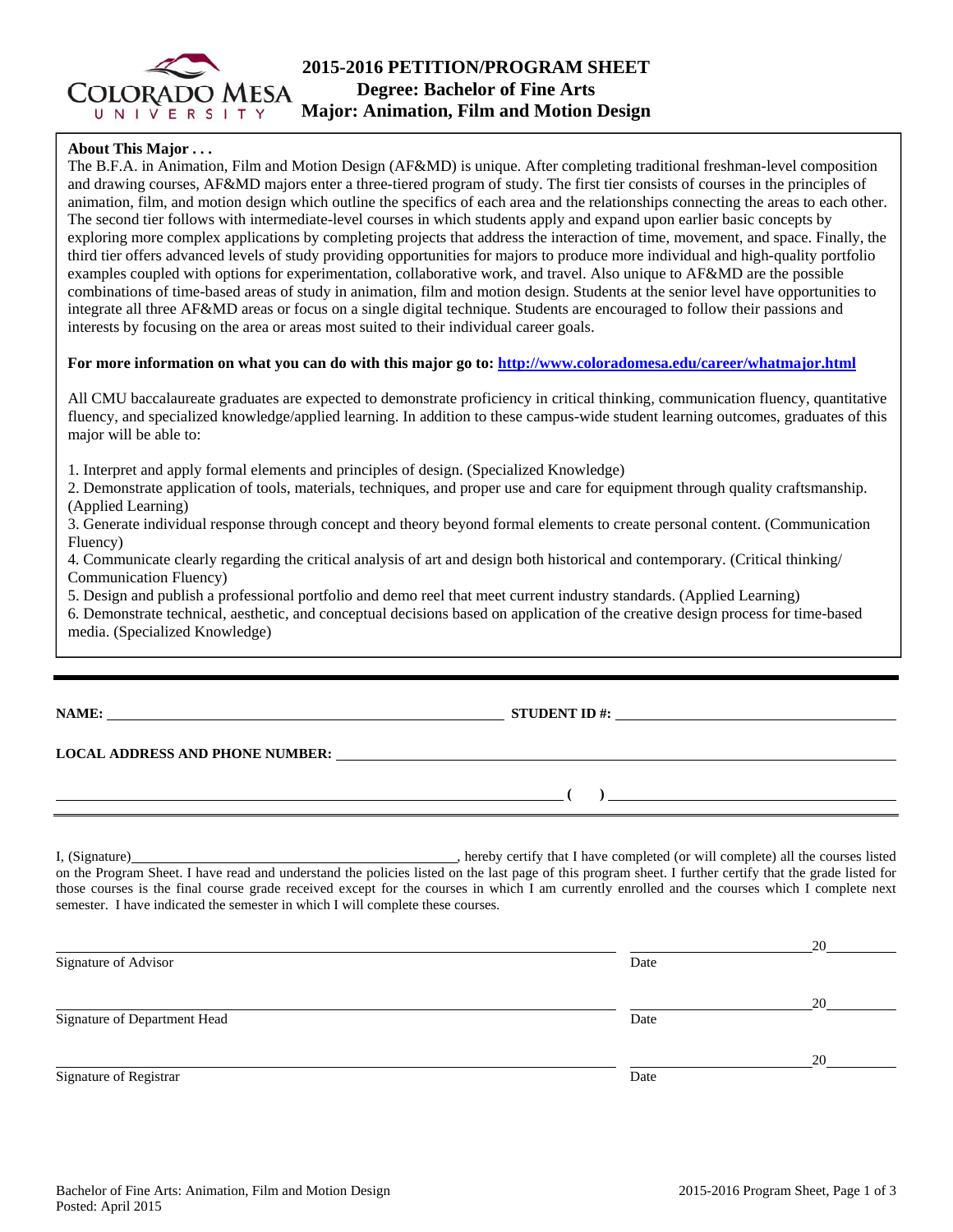## **DEGREE REQUIREMENTS:**

- 120 semester hours total (Students must complete a minimum of 30 of the last 60 hours of credit at CMU, with at least 15 semester hours in major discipline courses numbered 300 or higher).
- 40 upper division credits (A minimum of 15 taken at the 300-400 course levels within the major at CMU).
- 2.00 cumulative GPA or higher in all CMU coursework.
- A "B" or higher is required in all major courses.
- Pre-collegiate courses (usually numbered below 100) cannot be used for graduation.
- A student must follow the CMU graduation requirements either from 1) the program sheet for the major in effect at the time the student officially declares a major; or 2) a program sheet for the major approved for a year subsequent to the year during which the student officially declares the major and is approved for the student by the department head. Because a program may have requirements specific to the degree, the student should check with the faculty advisor for additional criteria. It is the student's responsibility to be aware of, and follow, all requirements for the degree being pursued. Any exceptions or substitutions must be approved by the student's faculty advisor and Department Head.
- When filling out the program sheet a course can be used only once.
- Essential Learning Capstone should be completed between 45 and 75 hours.
- See the "Undergraduate Graduation Requirements" in the catalog for additional graduation information.

**ESSENTIAL LEARNING REQUIREMENTS** (31 semester hours) See the current catalog for a list of courses that fulfill the requirements below. If a course is an Essential Learning option and a requirement for your major, you must use it to fulfill the major requirement and make a different selection for the Essential Learning requirement.

| Course No Title                                                                                                                                                                                                                                  |                                                                                                                                                                               |  |  | ł<br>Sem.hrs Grade Term/Trns |  |  |  |  |  |
|--------------------------------------------------------------------------------------------------------------------------------------------------------------------------------------------------------------------------------------------------|-------------------------------------------------------------------------------------------------------------------------------------------------------------------------------|--|--|------------------------------|--|--|--|--|--|
| ŀ<br><b>English</b> (6 semester hours, must receive a grade of "C" or better and<br>must be completed by the time the student has 60 semester hours.)<br>ł<br>ENGL 111 English Composition<br>3<br>ENGL 112 English Composition<br>$\mathcal{F}$ |                                                                                                                                                                               |  |  |                              |  |  |  |  |  |
| Math MATH 110 or higher (3 semester hours, must receive a grade of<br>"C" or better, must be completed by the time the student has 60 semester<br>hours.)                                                                                        | <u> 1986 - Johann Barn, amerikansk politiker (d. 1986)</u><br>the contract of the contract of the contract of the contract of the contract of the contract of the contract of |  |  | ŀ<br>ŀ<br>ŀ                  |  |  |  |  |  |
| <b>Humanities</b> (3 semester hours)                                                                                                                                                                                                             | <u> 1989 - Johann John Stone, markin fan it ferstjer fan it ferstjer fan it ferstjer fan it ferstjer fan it fers</u>                                                          |  |  | ł                            |  |  |  |  |  |
| Social and Behavioral Sciences (6 semester hours)                                                                                                                                                                                                | the control of the control of the control of the control of the control of                                                                                                    |  |  |                              |  |  |  |  |  |
| <b>Natural Sciences</b> (7 semester hours, one course must include a lab) –                                                                                                                                                                      |                                                                                                                                                                               |  |  | ł                            |  |  |  |  |  |
|                                                                                                                                                                                                                                                  | <u> 1986 - Johann Barn, mars ann an t-Amhair ann an t-</u>                                                                                                                    |  |  |                              |  |  |  |  |  |
| <b>History</b> (3 semester hours)<br><b>HIST</b>                                                                                                                                                                                                 |                                                                                                                                                                               |  |  | ľ                            |  |  |  |  |  |
| <b>Fine Arts</b> (3 semester hours)                                                                                                                                                                                                              |                                                                                                                                                                               |  |  |                              |  |  |  |  |  |
|                                                                                                                                                                                                                                                  |                                                                                                                                                                               |  |  |                              |  |  |  |  |  |

Course No Title Sem.hrs Grade Term/Trns

# **WELLNESS REQUIREMENT** (2 semester hours)

| <b>KINE 100</b> | Health and Wellness |  |  |
|-----------------|---------------------|--|--|
| KINA 1          |                     |  |  |

| <b>ESSENTIAL LEARNING CAPSTONE (4 semester hours):</b> |
|--------------------------------------------------------|
|--------------------------------------------------------|

| <b>ESSL 290</b> | <b>Maverick Milestone</b>                            |   |  |
|-----------------|------------------------------------------------------|---|--|
|                 | (see English $\&$ math pre-reqs) 3                   |   |  |
| ESSL 200        | Essential Speech (co-requisite) 1                    |   |  |
|                 | <b>FOUNDATION COURSES</b> (15 semester hours)        |   |  |
|                 | Must pass all courses with a grade of "B" or higher. |   |  |
|                 | <b>ARTE 101 Two-Dimensional Design</b>               |   |  |
|                 | ARTE 102 Three-Dimensional Design                    | 3 |  |
|                 | ARTE 118 History of $Art -$                          | 3 |  |
|                 | Prehistory to Renaissance                            |   |  |

| r remotor, to reemandoanee           |  |  |
|--------------------------------------|--|--|
| ARTE 119 History of $Art -$          |  |  |
| Renaissance to Present               |  |  |
| <b>ARTS 151 Foundation Drawing I</b> |  |  |

### **ANIMATION, FILM AND MOTION DESIGN MAJOR REQUIREMENTS**

### (51 semester hours) Must pass all major courses with a grade of "B" or higher.

Art History Course (3 semester hours)

| $A$ It Th $S$ tor y Course (3 semester hours) |  |
|-----------------------------------------------|--|
| <b>ARTH 324 History of Graphic Design</b>     |  |

### Animation, Film & Motion Design Courses (39 semester hours)

| ARTA 123 Lights! Camera! Action!                                               | 3                        |                         |
|--------------------------------------------------------------------------------|--------------------------|-------------------------|
| ARTA 223 Image and Motion                                                      | 3                        |                         |
| ARTA 224 Principles of Film and Motion                                         | 3                        |                         |
| Design                                                                         |                          |                         |
| ARTA 225 Principles of Animation                                               | 3                        |                         |
| ARTA 323 Character Design and Story                                            |                          |                         |
| Concepts                                                                       | 3                        |                         |
| ARTA 324 2D Animation and Motion                                               | $\overline{\mathcal{E}}$ |                         |
| Design                                                                         |                          |                         |
| ARTA 325 3D Digital Modeling                                                   | 3                        |                         |
| <b>ARTA 326 Digital Filmmaking</b>                                             | 3                        |                         |
| ARTA 327 Sound Principles and Production                                       | 3                        |                         |
| ARTA 424 Animation, Film & Motion                                              | 3                        |                         |
| Design Studio I                                                                |                          |                         |
| ARTA 425 Animation, Film & Motion                                              | 3                        |                         |
| Design Studio II                                                               |                          |                         |
| <b>ARTA 426 Advanced Motion Studio</b>                                         | 3                        |                         |
| (May be repeated for                                                           | 3                        |                         |
| a maximum of 6 credit hours)                                                   |                          |                         |
| ARTA 427 Portfolio and Demo Reel                                               | 3                        |                         |
|                                                                                |                          |                         |
| Choose three $(3)$ courses from the following: $(9)$ semester hours)           |                          |                         |
| ARTG 405 Web Site Design                                                       | 3                        |                         |
| ARTG 406 Advanced Web Site Design                                              | 3                        |                         |
| ARTS 110 Digital Photography                                                   | 3                        |                         |
| <b>ARTS 152 Foundation Drawing II</b>                                          | 3                        |                         |
| ARTS 360 Sketchbook                                                            | $\mathbf{3}$             |                         |
| Course No Title                                                                |                          | Sem.hrs Grade Term/Trns |
| <b>Electives</b> (All college level courses appearing on your final transcript |                          |                         |

**<u>s</u>** (All college level courses appearing on your final transcript, **not listed above** that will bring your total semester hours to 120 hours.